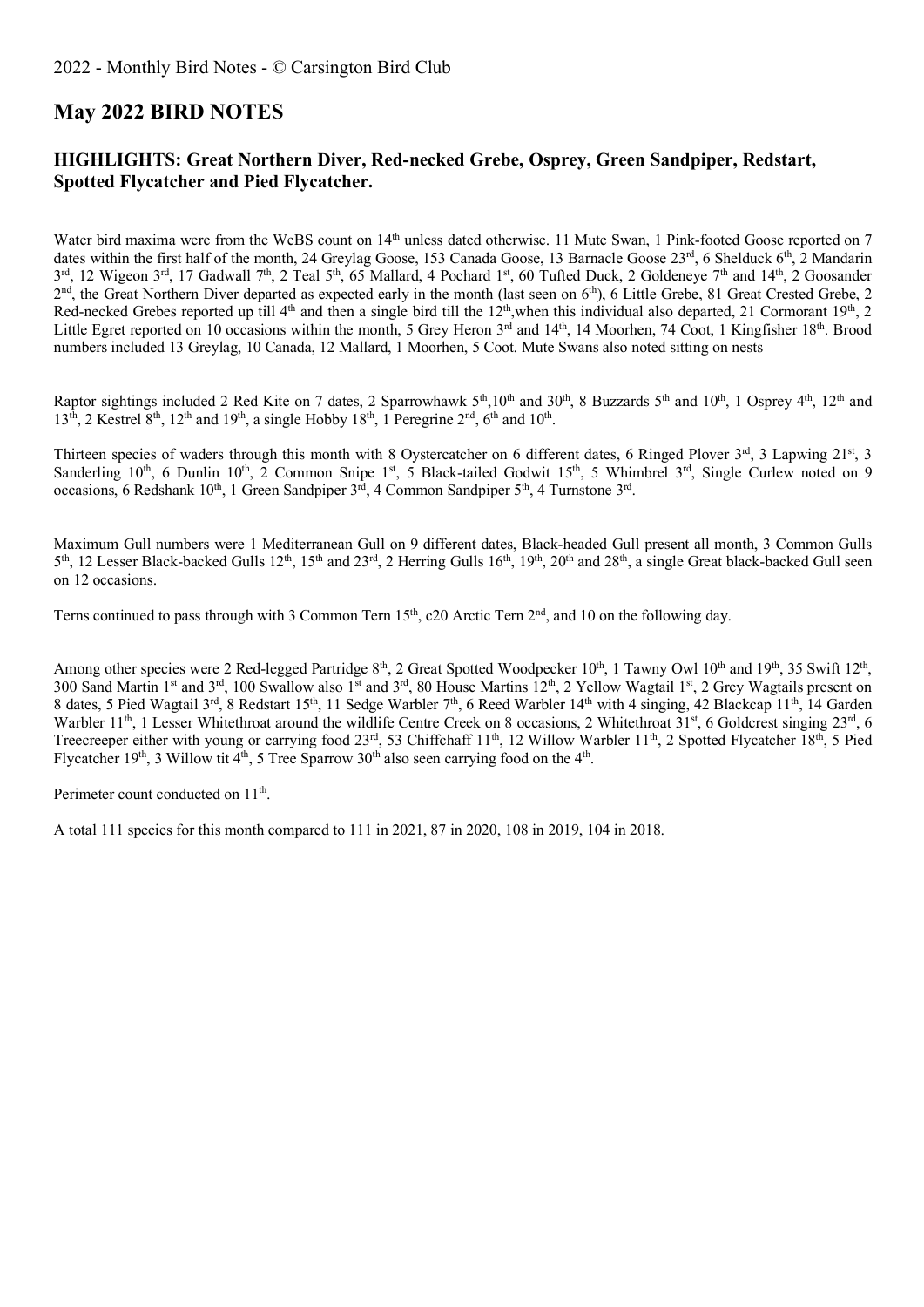#### **April 2022 BIRD NOTES**

#### **HIGHLIGHTS: Great Northern Diver, Red-necked Grebe, Osprey, Black-tailed Godwit, Whimbrel, Sand Martin and Grasshopper Warbler**

Water bird maxima were from the WeBS count on 16<sup>th</sup> unless dated otherwise. 12 Mute Swan 22<sup>nd</sup>, 30 Whooper Swan (flew West 08:30)  $3^{\text{rd}}$ ,1 Pink-footed Goose  $3^{\text{rd}}$ ,  $7^{\text{th}}$ ,  $10^{\text{th}}$ ,  $25^{\text{th}}$  and  $30^{\text{th}}$ ,  $45$  Greylag Goose, 135 Canada Goose, 11 Barnacle Goose  $10^{\text{th}}$  and  $11^{\text{th}}$ , 6 Shelduck 25<sup>th</sup>, 2 Mandarin 30<sup>th</sup>,12 Wigeon 3<sup>rd</sup>, 27 Gadwall, 63 Mallard, 9 Teal 2<sup>nd</sup>, 3 Shoveler 10<sup>th</sup>, 66 Tufted Duck, 1 Common Scoter 27<sup>th</sup>, 8 Goldeneye 9<sup>th</sup>, 1 Goosander 23<sup>rd</sup>, 1 Great Northern Diver present all month, 13 Little Grebe, 82 Great Crested Grebe  $3^{rd}$ , 2 Red-necked Grebes reported most days till month end, 26 Cormorant 11<sup>th</sup>, 2 Little Egret 7<sup>th</sup> and 18<sup>th</sup>, 1 Great White Egret  $10^{th}$ ,8 Grey Heron, 10 Moorhen, 78 Coot, 1 Kingfisher  $2<sup>nd</sup>$ ,  $3<sup>rd</sup>$  and  $11<sup>th</sup>$ .

Raptor sightings included 3 Red Kite 3<sup>rd</sup> and 5<sup>th</sup>, 3 Sparrowhawk 8<sup>th</sup>, 8 Buzzards 8<sup>th</sup>, 1 Osprey 12<sup>th</sup> and 13<sup>th</sup>, 2 Kestrel 13<sup>th</sup>, 15<sup>th</sup>, 16<sup>th</sup> and  $20<sup>th</sup>$ , 1 Peregrine reported 6 dates within the month.

Thirteen species of waders through this month with 13 Oystercatcher 1<sup>st</sup>, 4 Little Ringed Plover 17<sup>th</sup>, 1 Ringed Plover reported on 11 dates within the month 2 Lapwing 29<sup>th</sup>, 1 Dunlin 12<sup>th</sup> and 28<sup>th</sup>, 4 Ruff 23<sup>rd</sup>, 6 Common Snipe 2<sup>nd</sup>, 1 Black-tailed Godwit 1<sup>st</sup>, 21<sup>st</sup> and 23<sup>rd</sup>, 3 Whimbrel flying North on the 22<sup>nd</sup>, 5 Curlew 9<sup>th</sup>, 12 Redshank 16<sup>th</sup>, 3 Greenshank 27<sup>th</sup>, 2 Common Sandpiper 28<sup>th</sup>.

Maximum Gull numbers were 1 Mediterranean Gull on 9 different dates, 9 Little Gull 11<sup>th</sup>, 1000 Black-headed Gull 17<sup>th</sup>, 10 Common Gull 14<sup>th</sup> and 22<sup>nd</sup>, 80 Lesser Black-backed Gulls 17<sup>th</sup>, 30 Herring Gulls 14<sup>th</sup>, 1 Yellow-legged Gull 18<sup>th</sup>, 2 Caspian Gull 30<sup>th</sup>, 10 Great black-backed Gulls 12<sup>th</sup> and 13<sup>th</sup>, and a single Kittiwake 3<sup>rd</sup> and 26<sup>th</sup>.

Terns have started to pass through with 2 Sandwich Terns 12<sup>th</sup>, 1 Common Tern 19<sup>th</sup> and 22<sup>nd</sup>, 5 Arctic Tern 29<sup>th</sup>, 2 Black Tern  $14<sup>th</sup>$ 

Among other species were, 3 Great Spotted Woodpecker reported on 10 dates, 3 Tawny Owl 9<sup>th</sup>, 1 Swift 29<sup>th</sup>, 5 Skylark 27<sup>th</sup>, 200 Sand Martin  $13<sup>th</sup>$  and 100 reported on 5 different dates, 50 Swallow 27<sup>th</sup>, 10 House Martins 25<sup>th</sup> and 27<sup>th</sup>, 444 Meadow Pipit  $8<sup>th</sup>$ , 2 Yellow Wagtail 26<sup>th</sup>, 3 Grey Wagtails 8<sup>th</sup>, 9<sup>th</sup> and 29<sup>th</sup>, 15 Pied Wagtail 8<sup>th</sup>, 5 Redstart 18<sup>th</sup> and 24<sup>th</sup> with males singing at various locations around the reservoir, 3 Wheatear (2 male 1 female ) 13<sup>th</sup>, 104 Blackbird with 42 singing 29<sup>th</sup>, 37 Song Thrush with 25 singing 29<sup>th</sup>, 32 redwing 2<sup>nd</sup>, 12 Mistle Thrush 29<sup>th</sup>, 1 Grasshopper Warbler 20<sup>th</sup>, 10 Sedge Warbler 25<sup>th</sup> and 29<sup>th</sup>, 2 Reed Warbler  $26<sup>th</sup>$  one in WLC creek and one from Hopton reedbed, 5 Lesser Whitethroat all singing  $29<sup>th</sup>$ , 1 Whitethroat 13<sup>th</sup>, 9 Garden Warbler 29<sup>th</sup>, 85 Blackcap 29<sup>th</sup>, 90 Chiffchaff 29<sup>th</sup>, 22 Willow Warbler 29<sup>th</sup>, 4 Pied Flycatcher 29<sup>th</sup>, 4 willow tit 30<sup>th</sup>.

Perimeter count conducted on 29<sup>th</sup>.

A total 117 species for this month compared to 99 in 2020, 118 in 2019, 117 in 2018, 124 in 2017.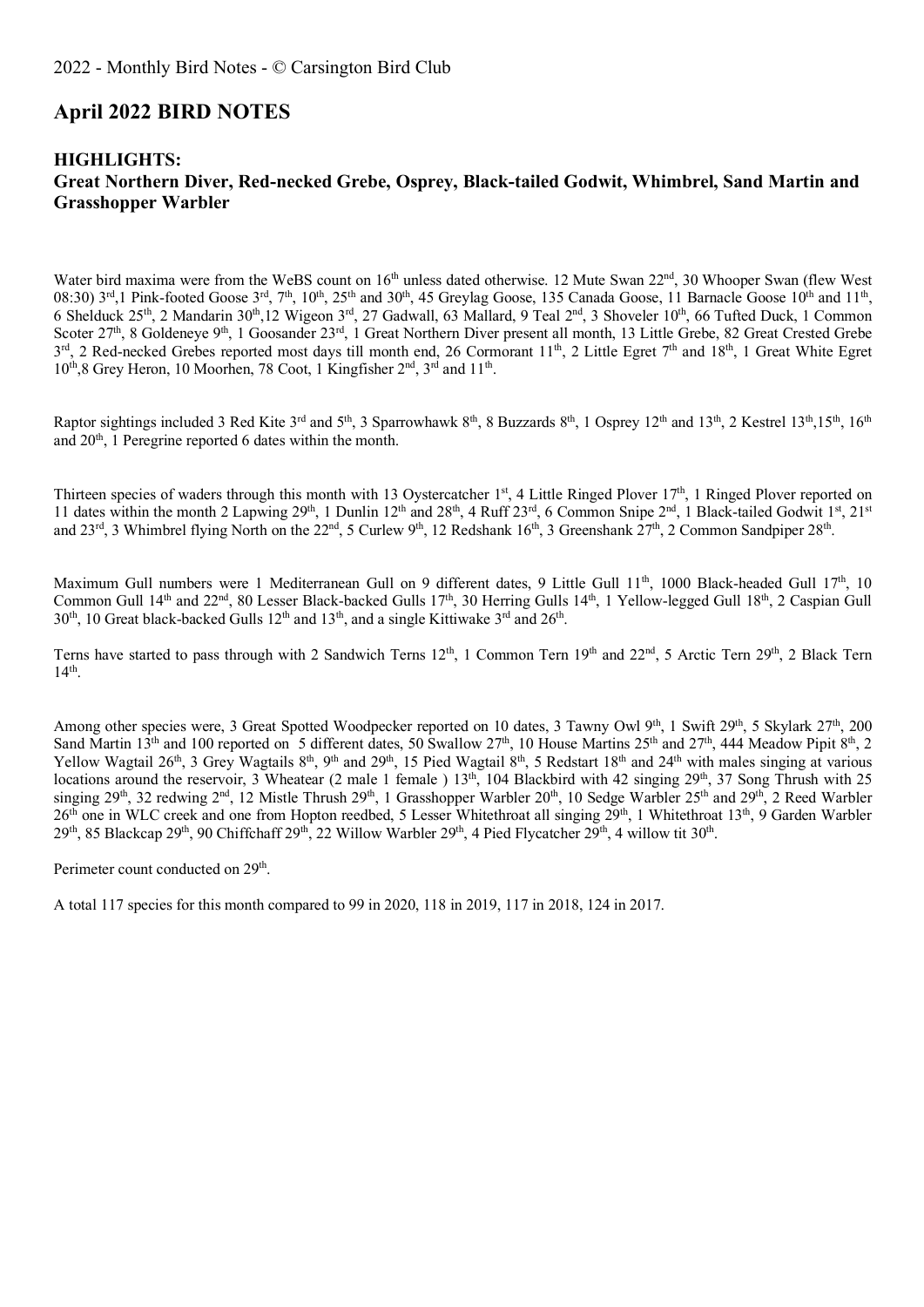### **March 2022 BIRD NOTES**

#### **HIGHLIGHTS: Scaup, Great Northern Diver, Red-necked Grebe, Little Ringed Plover, Ringed Plover, Mediterranean Gull and Blackcap**

On 20TH WeBS count 23 species were recorded which helped towards an end of month total of 107 species being noted.

Water bird maxima were from the WeBS count on 20<sup>th</sup> unless dated otherwise. 15 Mute Swan 11<sup>th</sup>, 14 Whooper Swan (flew West)  $7<sup>th</sup>$ ,1 Pink-footed Goose  $5<sup>th</sup>$ ,  $13<sup>th</sup>$ ,  $20<sup>th</sup>$ ,  $26<sup>th</sup>$  and  $31<sup>st</sup>$ ,  $45$  Greylag Goose  $5<sup>th</sup>$ ,  $222$ Canada Goose, 44 Barnacle Goose 1st, 8 Shelduck 4th, 2 Shoveler 31st, 38 Wigeon 22nd, 2 Pintail 8th, 22 Gadwall, 68 Mallard, 10 Teal, 3 Mandarin 15<sup>th</sup>, 2 Pochard 10<sup>th</sup>, 1 Scaup (female) 11<sup>th</sup> and 12<sup>th</sup>, 51 Tufted Duck, 2 Common Scoter 4<sup>th</sup> and 20<sup>th</sup>, 13 Goldeneye 4<sup>th</sup>, 1 Goosander, 1 Great Northern Diver present all month, 22 Little Grebe, 93 Great Crested Grebe 26<sup>th</sup>, 2 Red-necked Grebes reported most days till month end, 24 Cormorant 11<sup>th</sup>, 1 Little Egret 7<sup>th</sup>, 8<sup>th</sup>, 30<sup>th</sup> and 31<sup>st</sup>, 7 Grey Heron 29<sup>th</sup>, 1 Water Rail 11<sup>th</sup> and 18<sup>th</sup>, 14 Moorhen, 130 Coot, 1 Kingfisher 8 dates within the month including on the WeBS count.

Raptor sightings included 1 Osprey 21<sup>st</sup>, 10 Buzzards 19<sup>th</sup>, 4 Red Kite  $6<sup>th</sup>$ , 2 Sparrowhawk on 9 dates within the month, 3 Kestrel  $6<sup>th</sup>$ , 1 Merlin 29<sup>th</sup>, 1 Peregrine reported 6 dates within the month.

Eleven species of waders through this month with 12 Oystercatcher 12<sup>th</sup>, 2 Avocet 5<sup>th</sup> and a single 25<sup>th</sup>, 2 Little Ringed Plover on 7 dates within the month, 1 Ringed Plover  $12<sup>th</sup>$  and  $31<sup>st</sup>$ , 45 Lapwing  $4<sup>th</sup>$ , 4 Dunlin  $4<sup>th</sup>$ , 2 Woodcock 2<sup>nd</sup>, 1 Jack Snipe 21<sup>st</sup>, 15 Common Snipe 10<sup>th</sup> and 21<sup>st</sup>, 51 Curlew 7<sup>th</sup>, 8 Redshank reported on the Webs.

Maximum Gull numbers were 1 Mediterranean Gull  $10<sup>th</sup>$ , 7000 Black-headed Gull  $7<sup>th</sup>$ , 102 Herring Gulls 28<sup>th</sup>, 2 Yellow-legged Gull 30<sup>th</sup>, 20 Lesser Black-backed Gulls 4<sup>th</sup>, 4 Great black-backed Gulls 24<sup>th</sup>, Common Gulls present most of the month.

Among other species were, 9 Great Spotted Woodpecker 29<sup>th</sup>, 2 Tawny Owl 2<sup>nd</sup>, 3 Skylark 24<sup>th</sup>, First Sand Martin 13<sup>th</sup> with 3 on 30<sup>th</sup>, 29 Meadow Pipit 31<sup>st</sup>, 4 Grey Wagtails 22<sup>nd</sup> and 29<sup>th</sup>, 44 Pied Wagtail 31<sup>st</sup>, 41 Dunnock of which 27 were singing  $29^{th}$ ,  $132$  Robin with 101 singing also on  $29^{th}$ ,  $296$  Fieldfare  $19^{th}$ ,  $350$ Redwing 31<sup>st</sup>, 40 Song Thrush 29<sup>th</sup>, 14 Mistle Thrush 29<sup>th</sup>, first Blackcap 22<sup>nd</sup>, 148 Chiffchaff 29<sup>th</sup>, 5 Goldcrest 9<sup>th</sup>, 15 Long-tailed Tit 2<sup>nd</sup>, 7 Willow Tit 24<sup>th</sup> with a pair seen excavating a nest hole, 3 Coal Tit 4<sup>th</sup>,  $5<sup>th</sup>$  and  $15<sup>th</sup>$ , 5 Treecreeper 27<sup>th</sup> and 29<sup>th</sup>, 5 Jay 29<sup>th</sup>, 103 Carrion Crow 30<sup>th</sup>, 7 Raven 5<sup>th</sup>, 750 Starling 12<sup>th</sup>, 11 Tree Sparrow 7<sup>th</sup>, 28 Chaffinch 29<sup>th</sup>, 38 Goldfinch 29<sup>th</sup>, 8 Greenfinch 29<sup>th</sup>, 15 Siskin 5<sup>th</sup>, 10 Linnet 23<sup>rd</sup>, 3 Lesser Redpoll 1st,  $12<sup>th</sup>$  and  $22<sup>nd</sup>$ ,  $15$  Bullfinch  $29<sup>th</sup>$ ,  $9$  Reed Bunting also  $29<sup>th</sup>$ .

A total 107 species for this month compared to 95 in 2020, 100 in 2019, 102 in 2018, 110 in 2017 and 108 in 2016.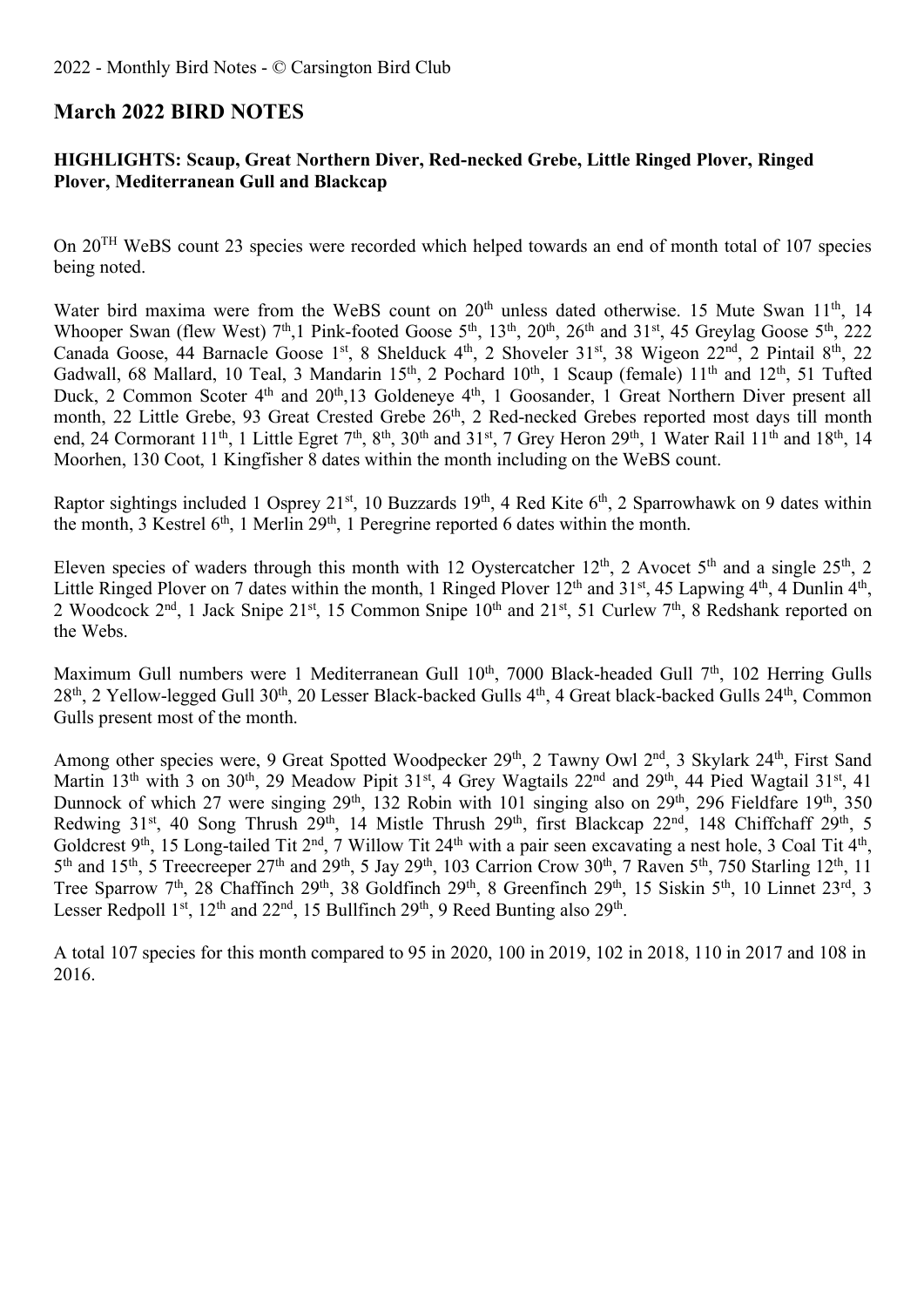# **FEBRUARY 2022 BIRD NOTES**

#### **HIGHLIGHTS: Great Northern Diver, Red-necked Grebe, Mediterranean Gull and Turnstone**

On 26TH WeBS count 27 species were recorded which helped towards an end of month total of 93 species being noted.

Water bird maxima were from the WeBS count on 26<sup>th</sup> unless dated otherwise. 13 Mute Swan 23<sup>rd</sup>, 170 Pinkfooted Goose flew Northwest 10<sup>th</sup>, 41 Greylag Goose 11<sup>th</sup>, 133 Canada Goose, 45 Barnacle Goose 9<sup>th</sup>, 2 Shelduck 3<sup>rd</sup>, 50 Wigeon, 6 Pintail 6<sup>th</sup>, 148 Gadwall 7<sup>th</sup>, 157 Mallard, 205 Teal 7<sup>th</sup>, 21 Pochard 7<sup>th</sup>, 86 Tufted Duck 7<sup>th</sup>, 16 Goldeneye 16<sup>th</sup>, 2 Goosander 3<sup>rd</sup> and 15<sup>th</sup>, 1 Great Northern Diver present all month, 31 Little Grebe 7<sup>th</sup>, 65 Great Crested Grebe, 2 Red-necked Grebes reported most days till month end, 20 Cormorant 7<sup>th</sup> and  $12^{th}$ , 2 Little Egret 6<sup>th</sup>, 3 Grey Heron  $21^{st}$ , 1 Water Rail 4<sup>th</sup>, 7<sup>th</sup>, 15<sup>th</sup> and  $26^{th}$ , 19 Moorhen 7<sup>th</sup>, 714 Coot 7th, 1 Kingfisher 7 dates within the month including on the WeBS count.

Raptor sightings included 10 Buzzards  $7<sup>th</sup>$  and  $26<sup>th</sup>$ , 5 Red Kite  $3<sup>rd</sup>$  and  $26<sup>th</sup>$ , 3 Sparrowhawk  $8<sup>th</sup>$  and  $22<sup>nd</sup>$ , 2 Kestrel  $7<sup>th</sup>$ , 1 Merlin  $4<sup>th</sup>$  and  $6<sup>th</sup>$ , 1 Peregrine reported 7 dates within the month.

Seven species of waders through this month with 12 Oystercatcher  $23<sup>rd</sup>$ ,650 Lapwing  $3<sup>rd</sup>$ , 5 Dunlin  $25<sup>th</sup>$  and a single bird reported 16<sup>th</sup>, 52 Common Snipe 11<sup>th</sup>, 1 Turnstone 15<sup>th</sup>, 38 Curlew  $27<sup>th</sup>$ , 5 Redshank reported on the Webs.

Maximum Gull numbers were 21 Herring Gulls 21<sup>st</sup>, 1 Yellow-legged Gull 2<sup>nd</sup>, 22<sup>nd</sup> and 24<sup>th</sup>, 300 Lesser Black-backed Gulls 21<sup>st</sup>, 2 Great black-backed Gulls 8<sup>th</sup>, 2000 Common Gulls 1<sup>st</sup>, 1 Caspian Gull 6<sup>th</sup>, 1 Kittiwake 23rd, 1 adult Mediterranean Gull in summer plumage 21st.

Among other species were 3 Woodcock 12<sup>th</sup>, 3 Great Spotted Woodpecker 27<sup>th</sup>, 4 Tawny Owl 12<sup>th</sup>, 12 Skylark  $22^{nd}$ ,  $30$  Meadow Pipit  $11^{th}$  in Tail Bay below the dam wall, 4 Grey Wagtails  $26^{th}$ , 6 Pied Wagtail  $6^{th}$ , 370 Redwing 14th, 10 Song Thrush, 6 Mistle Thrush 4 Goldcrest 21st, 15 Long-tailed Tit 2nd, 5 Willow Tit 15<sup>th</sup>, 4 Coal Tit 5<sup>th</sup>, 4 Treecreeper, 3 Jay 14<sup>th</sup>, 70 Rook 1<sup>st</sup>, 8 Raven 8<sup>th</sup>, 200 Starling 23<sup>rd</sup>,10 Tree Sparrow 10<sup>th</sup>, 30 Goldfinch 5<sup>th</sup> and 8<sup>th</sup>, 5 Greenfinch 26<sup>th</sup>, 107 Siskin 5<sup>th</sup>, 3 Linnet 22<sup>nd</sup>, 5 Lesser Redpoll 9<sup>th</sup>, 5 Bullfinch  $1<sup>st</sup>$ ,  $10<sup>th</sup>$  and  $28<sup>th</sup>$ .

A total 93 species for this month compared to 93 in 2020, 92 in 2019, 87 in 2018 (no Birdnotes for 2021).